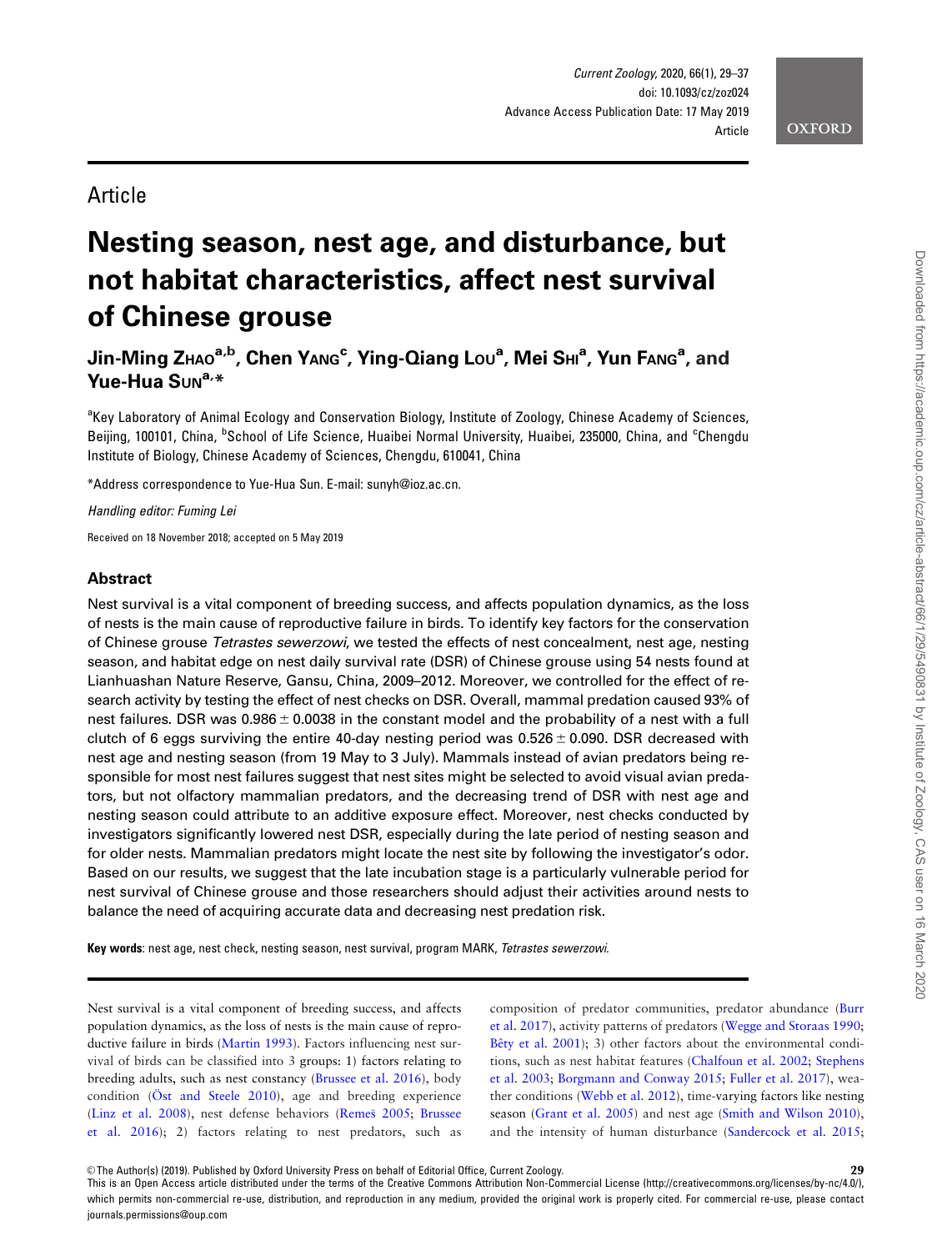[Uherkoch et al. 2015\)](#page-8-0). These factors can influence nest survival independently, combinedly, or interactively. For example, experienced breeders can nest at more concealed sites to reduce the chance of being discovered by predators (Ö[st and Steele 2010\)](#page-8-0), inclement weather conditions may affect nest survival directly or indirectly through changing the behaviors of incubating adults and/or predators ([Smith and Wilson 2010](#page-8-0)). Identifying species-specific key variables that influence nest survival is vital for conservation and management for bird conservation [\(Kolada et al. 2009;](#page-7-0) [Anteau et al.](#page-6-0) [2012](#page-6-0)), especially for threatened species.

Nest habitat selection has long been considered to be an adaptive behavior conducted by parents to increase nest survival [\(Martin](#page-7-0) [et al. 2000;](#page-7-0) [Traylor et al. 2004;](#page-8-0) [Newlon and Saab 2011\)](#page-7-0). A common hypothesis invoked to explain patterns in nest habitat selection is the nest concealment hypothesis, which predicts that birds should select more concealed nests and those sites should provide higher reproductive success ([Martin and Roper 1988](#page-7-0); [Borgmann and](#page-7-0) [Conway 2015](#page-7-0)). The prediction of nest concealment hypothesis have been verified in a number of species (Tympanuchus phasianellus, [Manzer and Hannon 2005](#page-7-0); Bartramia longicauda, [Sandercock et al.](#page-8-0) [2015](#page-8-0); Meleagris gallopavo silvestris, [Fuller et al. 2017](#page-7-0)). However, in other studies, researchers have failed to find a positive relationship between nest concealment and nest survival [\(Davis 2005;](#page-7-0) [Reme](#page-8-0)š [2005](#page-8-0)). [Borgmann and Conway \(2015\)](#page-7-0) reviewed the empirical data on open cup nesting songbirds and found 74% ( $n = 106$ ) of studies failed to support the nest concealment hypothesis. [Latif et al. \(2012\)](#page-7-0) proposed that the lack of congruence between theory-based expectation and empirical data may arise when birds already occupy "adaptive peaks." If all breeding birds already nest at low-predation risk sites, then researchers will not find a relationship between nest microhabitat features and nest survival, despite predation risk may ultimately shape nest habitat selection. In such a circumstance, some other factors might come into play. For instance, if the better concealed nests were built to avoid to be discovered by visual predators (avian predators), the increase of the number of olfactory mammalian predators would incur an elevated proportion of nest failures caused by them ([Conover et al. 2010\)](#page-7-0). Nevertheless, determining whether nests with better concealment have higher a survival rate is still a basic requirement for conservation of many birds.

Another important feature of nest habitat that potentially influence nest survival is habitat fragmentation. Habitat fragmentation could be categorized at 3 spatial scales: landscape scale (amount of habitat, edge, and variation in patch size across a defined spatial scale, e.g., 10 km), patch scale (the size and shape of the habitat patch where nests were located), and edge scale (distance from a nest to a habitat edge) [\(Stephens et al. 2003](#page-8-0)). Some studies have reported elevated nest predation rates in fragmented landscapes [\(Robinson et al. 1995\)](#page-8-0), small habitat remnants ([Small and Hunter](#page-8-0) [1988](#page-8-0)), and habitat edges (Kurki and Lindén 1995; [Burger et al.](#page-7-0) [2004](#page-7-0)). Researchers have developed many hypotheses to explain the elevated nest predation rates in fragmented habitats. Some of the most common hypotheses are that predators are more abundant and/or more active in fragmented landscapes, small habitat patches, and edges, incurring a reduced nest survival in fragmented habitats than in continuous habitats ([Marini et al. 1995\)](#page-7-0). Despite some evidence of elevated nest failure in fragmented habitats have been found in some studies ([Paton 1994](#page-8-0)). [Chalfoun et al. \(2002\)](#page-7-0) reviewed the literatures and found inconsistent results and nest predation rates were more likely to show a positive response to fragmentation when it was measured at the landscape scale than at the finer scales. Furthermore, there is little information on the effects of habitat

fragmentation on nesting success of most bird species ([Stephens](#page-8-0) [et al. 2003\)](#page-8-0), impeding us to make proper habitat managements to increase nest survival of a variety of birds.

Factors influencing nest survival may also change across nesting season ([Kurki et al. 1997;](#page-7-0) [Wilson et al. 2007](#page-8-0); [Grant et al. 2005\)](#page-7-0). These factors include nest density, nest concealment, the abundance and behavior of predators, and weather conditions. Nest survival may increase in a linear fashion over the season coincident with increases in vegetation cover for nest concealment [\(Sullivan and](#page-8-0) [Dinsmore 1990\)](#page-8-0). Alternatively, nest survival may also decrease linearly if predators develop a search image for nests and increase their hunting effort as nesting season progress due to an elevated nutritional demands for reproduction [\(Gilg et al. 2006\)](#page-7-0). Nest survival may also be higher in early and late nesting season but lower in midseason when nest density is usually higher and predators may cue in to nests at this stage [\(Niemuth and Boyce 1995\)](#page-7-0). Similarly, variables that change with nest age may also affect nest survival. For example, incubating females may leave their nests fewer times as nest age increased, leaving fewer cues about nest locations to nest predators [\(Dinsmore et al. 2002\)](#page-7-0), therefore, older nests may have greater survival probabilities than nests in early stages ([Martin 2002](#page-7-0)). The effects of nesting season and nest age can be confounded if they are synchronized ([Smith and Wilson 2010\)](#page-8-0). Determining time-specific patterns in nest survival may improve our understanding of predator–prey interactions, evolution of avian life histories, and aspects of population dynamics that are critical to bird conservation [\(Grant](#page-7-0) [et al. 2005\)](#page-7-0).

In order to estimate nest survival, investigators need to check the nest status or contents repeatedly in egg-laying and incubation periods. However, researchers have long been concerned about the potentially negative effects of their activities (e.g., nest checks) on nest survival [\(Grier 1969](#page-7-0); Götmark 1992; [Armstrong 1996\)](#page-6-0). Investigator activities near/on nests may incur physiological and behavioral responses of incubating birds ([Sandvik and Barrett 2001;](#page-8-0) [Beaulieu](#page-6-0) [et al. 2010\)](#page-6-0), which might result in the incubating birds to reduce nest attendance, leave the eggs unprotected to predators, even desert the eggs ([Blackmer et al. 2004;](#page-7-0) [Carey 2011](#page-7-0)), giving rise to a reduced nest survival rate. Concomitantly, researchers may leave scent and physical trails (trampling on vegetation by foot traffic) when they collecting data near nests [\(Jacobson et al. 2011](#page-7-0)). Nest predators may be attracted or deterred to these trails ([O'Grady et al. 1996](#page-7-0); [Jacobson et al. 2011\)](#page-7-0), incurring a reduced or increased probability of nest predation. Therefore, the effects of investigator activity on nest survival depend on the sensitivity of prey and predators to investigators, which may vary across species, time, study sites, even different populations of the same species (Götmark 1992; Ibáñ[ez](#page-7-0) A[lamo et al. 2012\)](#page-7-0). The investigator effect has the potential to create biased results [\(Uherkoch et al. 2015](#page-8-0)) that, in turn, could compromise our understanding of a species ecological and behavioral attributes [\(Serventy and Curry 1984](#page-8-0); [Carey 2011\)](#page-7-0). However, most studies did not account for the investigator effects when they estimated nest survival.

The Chinese grouse Tetrastes sewerzowi, endemic to China, is distributed in alpine conifer forests at elevations between 2,400 and 4,300 m along the eastern edge of the Tibetan Plateau [\(Sun 2000\)](#page-8-0). As a monogamous bird ([Sun et al. 2003](#page-8-0)), males occupy territories with abundant willows (Salix spp.) and other food resources [\(Zhao](#page-8-0) [et al. 2017](#page-8-0)), and females pair with males and nest in males' territories [\(Sun et al. 2007\)](#page-8-0). Males guard females during the pre-laying and egg-laying periods, when females are actively feeding ([Lou et al.](#page-7-0) [2017](#page-7-0)), however, males do not accompany females during incubation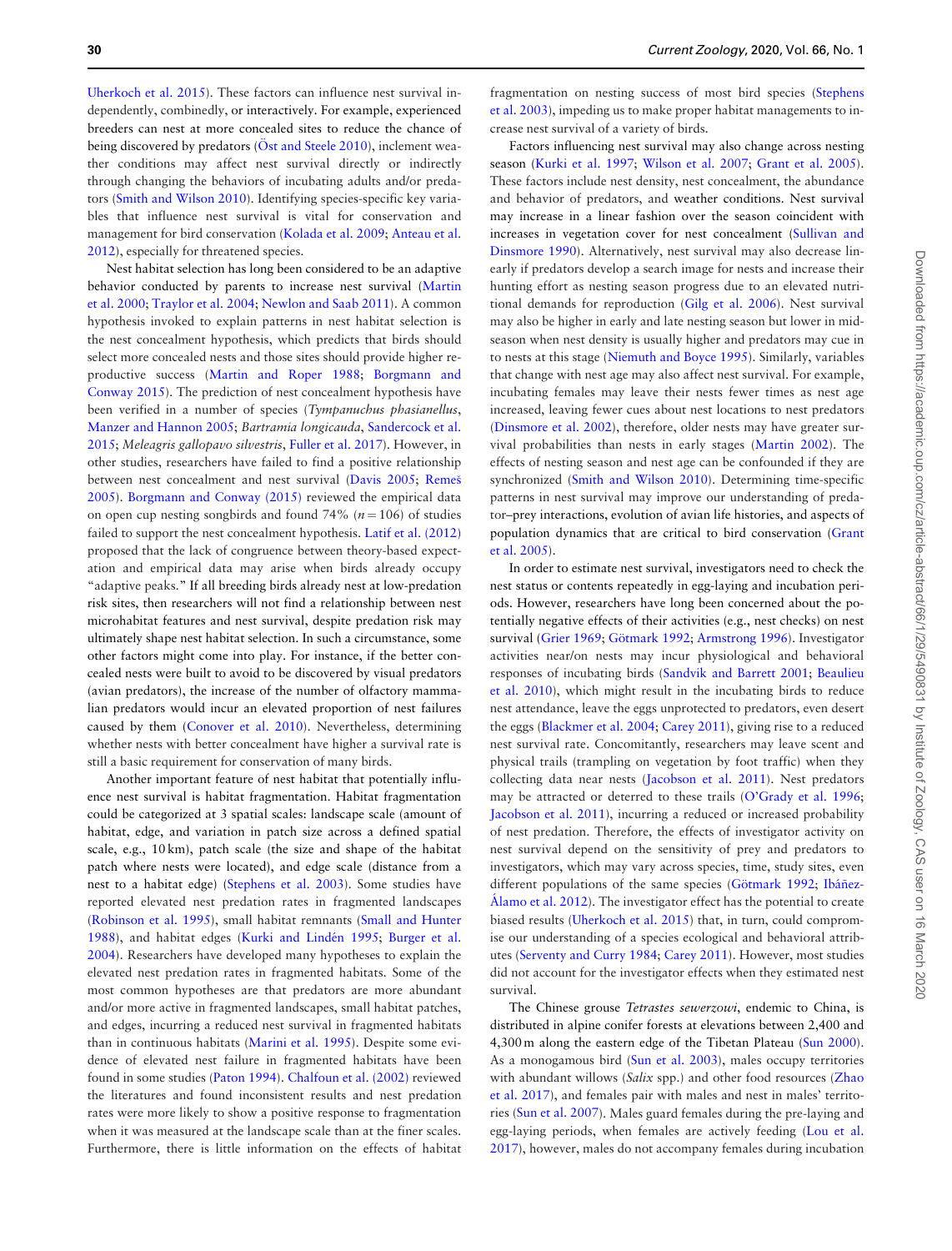| Variable         | Description                                                        | Prediction                                                                                                                                          |
|------------------|--------------------------------------------------------------------|-----------------------------------------------------------------------------------------------------------------------------------------------------|
| Year             | 2009, 2010, 2011, and 2012                                         | DSR different between years                                                                                                                         |
| Shrub cover      | Mid-story concealment of a nest                                    | DSR higher when a nest has greater shrub cover                                                                                                      |
| Grass cover      | Lower-story concealment of a nest                                  | DSR higher when a nest has greater grass cover                                                                                                      |
| Nest age         | Nest age during monitoring periods                                 | DSR higher as nest ages, because DSR higher in older<br>nests, because hens will provide less cues and<br>more concentrate on nests in the process. |
| Nesting season   | Date that at least 1 nest under<br>surveillance (May 19 to July 3) | DSR higher in later incubation periods, because<br>vegetation growth will provide more concealment<br>to nests in late season.                      |
| Distance to edge | Straight distance to forest edge                                   | DSR lower for nests near edge                                                                                                                       |
| Nest check       | Nest checked by an investigator                                    | DSR lower on the day of nest check                                                                                                                  |

<span id="page-2-0"></span>Table 1. Variables used in analyzing the DSR of Chinese grouse nests and predicted effects at Lianhuashan Nature Reserve, Gansu, China, 2009–2012

[\(Sun 2004\)](#page-8-0). Due to the relatively short summer season at high elevations, females do not renest if their nests fail during incubation ([Sun](#page-8-0) [et al. 2003\)](#page-8-0). The population trend of Chinese grouse is decreasing [\(Birdlife International 2017\)](#page-6-0), and low-breeding performance has been found to be an important limiting factor for population viability and restoration ([Lu and Sun 2011\)](#page-7-0). Nest survival is an important part of breeding performance of Chinese grouse. Determining factors influencing nest survival of Chinese grouse is beneficial to its population restoration and conservation.

Studies that integrate various factors that potentially influence nest survival could provide us important information on nest survival and be helpful to conservation management. Most existing studies examined the effects of some habitat factors (e.g., nest concealment), but omitted the effect of time, which might account for changes among incubation periods [\(Jacobson et al. 2011](#page-7-0); [Borgmann](#page-7-0) [and Conway 2015\)](#page-7-0). Here, we examined various habitat and timevarying factors that are potentially important to nest survival of Chinese grouse. More importantly, we examined whether nest checks conducted by investigators was detrimental to nest survival. Specifically, we recorded factors related to nest concealment, distance to forest edge, human disturbance, nesting season, and nest age. Our purposes were 1) describing nest survival of Chinese grouse and 2) identifying the key factors influencing nest daily survival rate (DSR), based on model selection method. Moreover, we 3) estimated the effects of nest checks on DSR by incorporating it into the best supported models. We predicted that DSR would increase with nest concealment, but decrease with distance to forest edge. We also predicted that nest checks would be detrimental to nest survival of Chinese grouse (see Table 1 for predictions for each variable).

# Materials and Methods

#### Study area

We studied Chinese grouse at Shahetan Station, 2,600 m–3,570 m above sea level, in the core area of the Lianhuashan Nature Reserve in Gansu Province, China (34°40'67"N, 103°30'84"E). The annual precipitation is 650 mm and the mean annual minimum and maximum temperatures are  $-27.1^{\circ}$ C and 34 $^{\circ}$ C, respectively, at an elevation of 2,100 m [\(Sun et al. 2006\)](#page-8-0). The study area is fragmented by historical logging and agricultural activities [\(Zheng and Wang](#page-8-0) [1998](#page-8-0)). [Sun et al. \(2006\)](#page-8-0) found that, among the 1,762 forest patches determined from the satellite image within the 12,000 ha study area at Lianhuashan, 1,362 were <10 ha and only 31 were >100 ha. The forests are now mainly dominated by uncut and selectively cut mature conifer forests and conifer-deciduous mixed forests, with

deciduous forests and shrubs at the forest edges and on sunny slopes. The most common tree species in the study area are spruces (36%, Picea asperata, P. purpurea, and P. wilsonii), firs (23%, Abies fargesii, A. faxoniana, and A. sutchuenensis), willows (23%), and birches (14%, Betula utilis). Potential nest predators of Chinese grouse include Asian badger Meles leucurus, dhole Cuon alpinus, raccoon dog Nyctereutes procyonoides, stone marten Martes foina, Siberian weasel M. sibirica, sand badger Arctonyx collaris, Pallas' cat Felis manul, leopard cat F. bengalensis, Chinese mountain cat F. bieti, and Eurasian lynx Lynx lynx. Raptors like the northern goshawk Accipiter gentilis, besra A. virgatus, Eurasian sparrowhawk A. nisus, peregrine falcon Falco peregrinus, common kestrel F. tinnunculus, saker falcon F. cherrug, long-legged buzzard Buteo rufinus, Sichuan wood owl Strix davidi, boreal owl Aegolius funereus, and eagle owl Bubo bubo might also prey on incubating hens, and thus cause nest failures. A more detailed description of the study area can be found in [Klaus et al. \(2001\)](#page-7-0), [Sun et al. \(2003\)](#page-8-0), and [Zhao et al. \(2018\)](#page-8-0).

#### Field surveys

During 2009–2012, 68 nests were found by locating radio-tagged females ( $n = 14$ ), completely searching males' territories ( $n = 30$ ), or receiving reports from local villagers  $(n = 24)$  who occasionally found nests while collecting mushrooms in the forest ([Zhao et al.](#page-8-0) [2015](#page-8-0)). However, of the 68 nests, the fates of 9 nests were determined on the location day (5 successful and 4 failed), habitat data of 2 nests were not collected (2 successful), and 3 nests failed because of the deployment of nest data loggers (1 nest deserted by the hen, 2 nests were found to be predated by predators the day after the deployment). All of these nests were excluded from further analysis. Thus, we successfully monitored and collected survival and associated data on 54 nests in the breeding seasons of 2009–2012.

We measured the lengths, breadths, and weights of the eggs on the day the nest was located. We checked each nest every 2–5 days from the day of location until the final fate of the nest was determined. To check the status of a nest, we approached the nest until we could see the hen or the eggs in the nest. The distance from the nest during our nest checks varied from 1 to 6 m, depending on the nearby vegetation and topography. We did not touch the hen or the eggs during a nest check. We also caught 26 incubating hens during the last week of incubation to fit radio-transmitter collars to facilitate data collection on brood movement and habitat use after hatching (for detailed capture procedure, see [Zhao et al. \(2015\)](#page-8-0) and [Zhao](#page-8-0) [et al. \(2018\)](#page-8-0)). All hens continued incubation after collars were fitted, and no obvious detrimental effects were observed. We did not evaluate the effects of egg measurement on DSR, which was relatively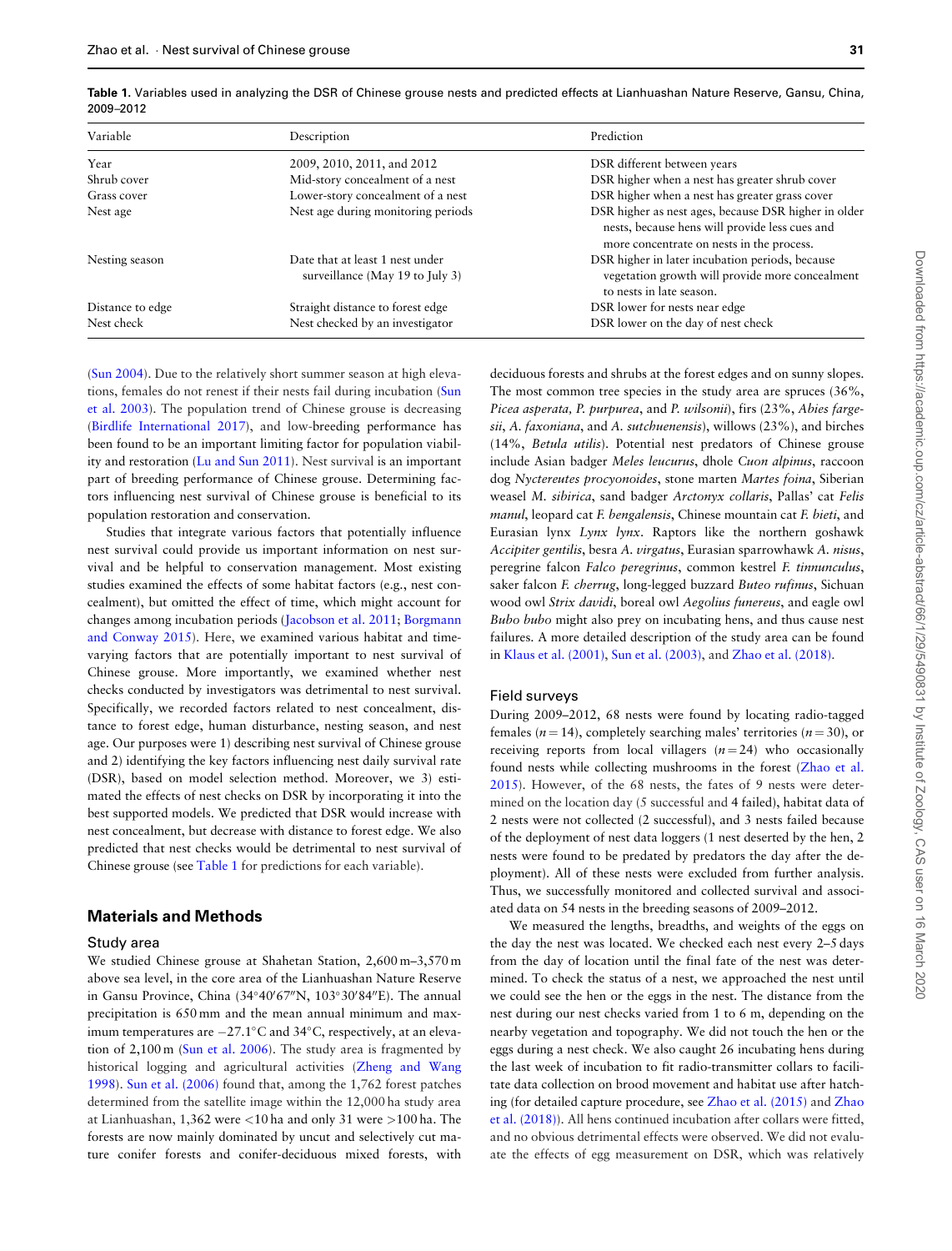high in early nest periods, when most eggs were measured. Therefore, we only considered the effects of nest checks in the following analysis.

A nest was considered successful when at least 1 egg hatched, otherwise unsuccessful ([Zhao et al. 2015](#page-8-0)). An egg with shells detached to 2 halves from the middle was considered to be successfully hatched. When a nest was predated, we classified the nest predator categories by inspecting the nest contents. We considered a nest to have been predated by mammals if all eggs disappeared before hatching or egg shells were crushed; or by birds if eggs were not broken at the middle, but had obvious punched marks. Otherwise, the cause of failure was defined as unknown. The identification of nest predators based on nest remains has been criticized, because predation by many predators can result in the same damage pattern (e.g., scratch marks or punctuation marks on eggs and nest material disturbance, Larivière 1999). However, we believed this technique was effective in this study, as we attributed the predator identities to 2 main animal categories (mammalian or avian), instead of species.

The 3 habitat variables we included in model building were percent shrub cover, percent grass cover, and the distance to the forest edge (m). Shrub cover and grass cover would represent nest concealment, whereas distance to forest edge represents edge effects. We considered these 3 variables to be meaningful in determining nest survival of Chinese grouse, based on the literature (Kurki and Lindén [1995;](#page-7-0) [Sun et al. 2007](#page-8-0); [Rhim 2012\)](#page-8-0), where nest site selection or nest survival of 3 forest grouse species (Chinese grouse, hazel grouse T. bonasia, and black grouse Tetrao tetrix) were found to be related to these 3 habitat variables. We used the line-intercept method [\(Canfield 1941\)](#page-7-0) to measure percent shrub cover, which measured the overlap of all shrubs between 0.5 and 5 m in height along two 20 m rope transects perpendicularly centered on the nest. We measured percent grass cover every 5 m along these 20 m transects using 20 cm  $\times$  20 cm Daubenmire frames ([Daubenmire 1959](#page-7-0)), and used the mean value of all frames as an index of surrounding grass cover. Lastly, we calculated the straight line distance between each nest and the nearest forest edge using a digital map in ArcGIS 10.2. We measured habitat variables after all nests' fates had been determined in early July.

#### Statistical analysis

We calculated the nest daily survival rate (DSR) of Chinese grouse and estimated the influences of explanatory variables using the nest survival module in Program MARK ([White and Burnham 1999\)](#page-8-0). Compared with the traditional apparent nest survival method (i.e., number of successful nests divided by the total number of nests found) and Mayfield's method (number of failed nests divided by the cumulative number of days that the sampled nests were monitored), which assumed a constant DSR ([Mayfield 1961;](#page-7-0) [Mayfield](#page-7-0) [1975](#page-7-0)), Program MARK allow researchers to build models that incorporate temporal variation of DSR and is more appropriate for our analysis [\(Dinsmore et al. 2002](#page-7-0); [Rotella et al. 2004;](#page-8-0) [Rotella](#page-8-0) [2007](#page-8-0)).

To evaluate nest DSR, nest age must be determined accurately [\(Stanley 2004](#page-8-0)). We determined nest age by considering that eggs were laid every other day with a mean incubation period of 28 days for successful nests ([Sun et al. 2003\)](#page-8-0). For the unsuccessful nests that had been found during incubation, we first calculated the initial egg weight using the formula  $W = 0.543 \times L \times B^2$  (Zhao et al., unpublished data), W represents initial egg weight, L is egg length, B is egg breadth, and 0.543 is the species-specific weight coefficient ([Hoyt](#page-7-0) [1979](#page-7-0)) calculated from fresh eggs. Then we calculated nest age at location day as  $Age = 2.04 + 5.424$  (W - W<sub>f</sub>) (calculated from 22

successfully hatched nests found during 2009–2012, Zhao et al., unpublished data), where  $W_f$  was egg weight on the day of location. Using this method, we could estimate nest age of unsuccessful nests accurately  $(-2 \text{ to } 4 \text{ days of real age},$  Zhao et al., unpublished data). We standardized nesting season among years by using the earliest date we began recording data on nest survival during any year from 2009 to 2012 as the first day of the nesting season ([Moynahan et al.](#page-7-0) [2007](#page-7-0); [Rotella 2007\)](#page-8-0), and the latest hatching or failure date in any year as the last day of season. Thus, we defined a 46-day nesting season beginning 19 May and ending 3 July. This season comprised 45 daily intervals for which DSR was estimated.

We used a multicollinearity test to calculate generalized variation inflation factors (GVIF) between the 6 independent variables in R ([R Core Development Team, 2014](#page-8-0)). If the GVIF value of a variable was larger than 10, there were correlations between this variable and other variables ([Fox and Monette 1992;](#page-7-0) [Nicolas et al.](#page-7-0) [2010](#page-7-0)). The GVIF values of all the 6 independent variables were <2 [\(Supplementary Table S1\)](https://academic.oup.com/cz/article-lookup/doi/10.1093/cz/zoz024#supplementary-data), therefore we considered that none of these variables were correlated with each other and included them all in the following analysis.

We employed an information-theoretic method [\(Burnham and](#page-7-0) [Anderson 2002](#page-7-0)) to simultaneously evaluate the relative support of competing models describing DSR and variables of interest [\(Table 1](#page-2-0)). We constructed 10 models a priori to represent DSR as functions of hypothesized combinations of biotic and abiotic sources of variation: year, nest age, nesting season, distance to edge, shrub cover, and grass cover. We used the logit link functions in all our candidate models. All of our model development and selection were based on Akaike's information criterion corrected for small samples (AIC<sub>C</sub>, [Akaike 1973;](#page-6-0) [Burnham and Anderson 2002](#page-7-0); [Johnson and](#page-7-0) [Omland 2004\)](#page-7-0). The most parsimonious model with the smallest AIC<sub>C</sub> value was considered to be the best model. Model weight  $(w_i)$ was defined as the probability that the model was the best model and we used it to assess the relative support for each model [\(Burnham and Anderson 2002\)](#page-7-0). We examined the effects of nest checks by incorporating it (e.g., a nest was checked on a given day was coded as "1"; otherwise as "0") into the 3 best-supported models ( $\Delta AIC_C < 2$ , [Burnham and Anderson 2002\)](#page-7-0). If the effect of nest checks was significant, we should find that the  $AIC_C$  values would decrease at least 2 units when we added nest checks into the best models [\(Arnold 2010](#page-6-0)). We also tested whether the effects of nest checks were different among different nesting seasons and nest age by including their interaction terms.

We considered the effects of variables in a model to be meaningful when the 95% confidence intervals of  $\beta$  coefficients did not over-lap zero [\(Arnold 2010](#page-6-0)). All results were presented as means  $\pm$ standard error.

# Results

In total, 54 nests (980 exposure days) were used in our nest survival analysis [\(Supplementary Table S2\)](https://academic.oup.com/cz/article-lookup/doi/10.1093/cz/zoz024#supplementary-data), of which 14 failed during incubation, 13 by mammalian predation (93%), and 1 for an unknown reason. Eggs of 8 nests disappeared totally with no eggshells or egg contents left. Partial predation occurred in 7 nests (13%), 5 by mammals, 1 by a bird, and 1 by a human, with an average egg loss of  $3.7 \pm 0.9$  (range 1–7) eggs per nest. Females in 6 of the 7 partially predated nests continued to incubate after partial predation; 1 female deserted her nest after 3 of the 6 eggs disappeared. In the nests where incubation continued, predation occurred during the second half of the incubation period, whereas partial predation in the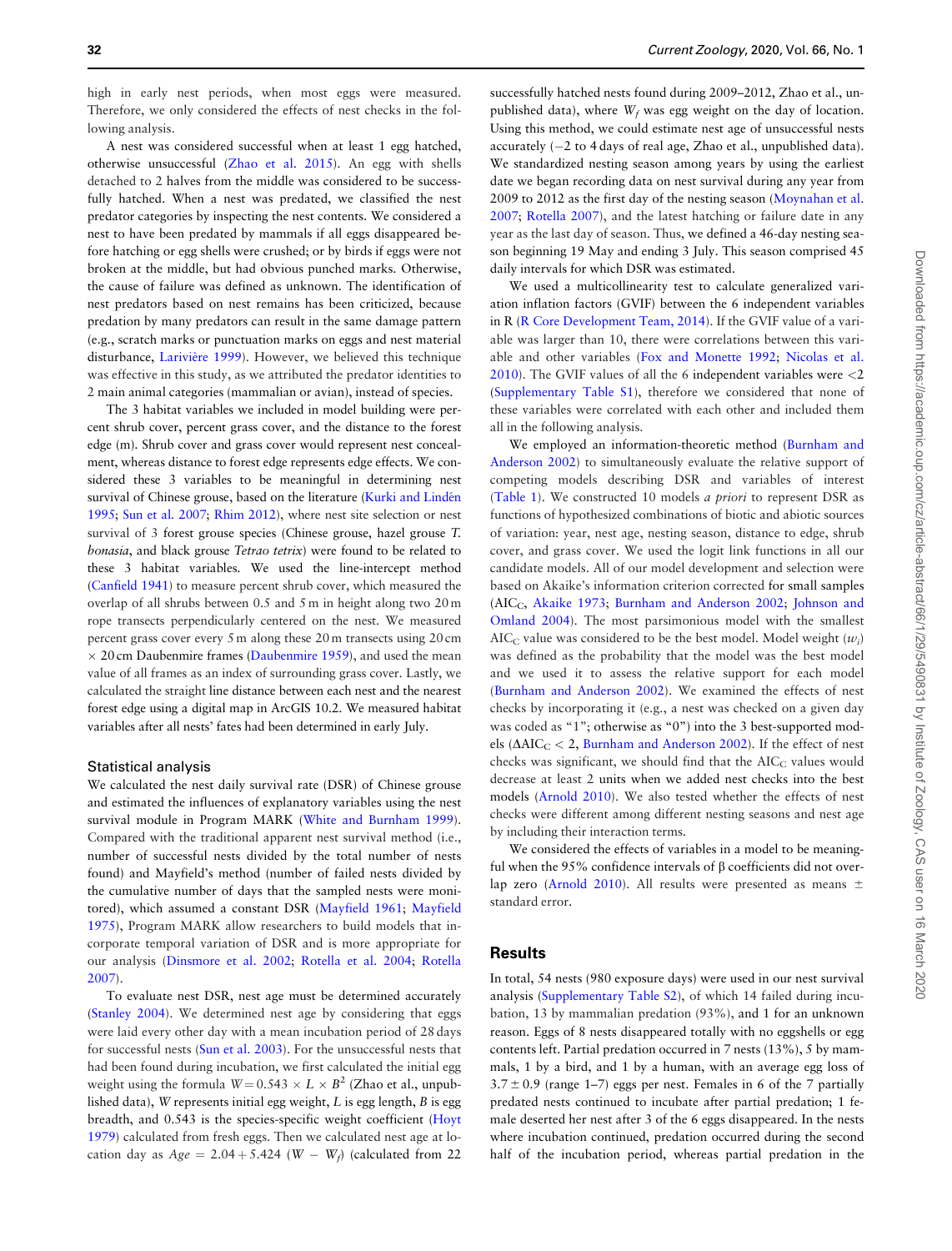Table 2. Models incorporating time and habitat variables influencing nest survival of Chinese grouse at the Lianhuashan Nature Reserve, Gansu, China, during 2009–2012

| Model                           | K              | $\Delta AIC_C$ | $w_i$ | Deviance |
|---------------------------------|----------------|----------------|-------|----------|
| S(Nesting season)               | 2              | 0.000          | 0.459 | 122.280  |
| S(Nest age)                     | $\mathfrak{D}$ | 0.969          | 0.283 | 123.250  |
| $S(Nest age + Nesting season)$  | 4              | 1.885          | 0.179 | 122.153  |
| S(.)                            | 1              | 5.531          | 0.029 | 129.820  |
| S(Grass cover)                  | 2              | 6.710          | 0.016 | 128.719  |
| S(Shrub cover)                  | $\mathfrak{D}$ | 7.230          | 0.012 | 129.510  |
| S(Distance to edge)             | 2              | 7.518          | 0.011 | 129.799  |
| $S(Shrub cover + Grass cover)$  | 3              | 8.706          | 0.006 | 128.974  |
| $S(Grass cover + Shrub cover +$ | 4              | 9.754          | 0.004 | 128.805  |
| Distance to edge)               |                |                |       |          |
| S(Year)                         | 4              | 10.553         | 0.002 | 128.006  |
|                                 |                |                |       |          |

Models are ranked from the most supported ( $\Delta AIC_C = 0$ ) to the least supported; K is the number of parameters. The Akaike's weight  $(w_i)$  is the weight of the evidence for model *i*, given the data. Minimum  $AIC_C = 126.293$ .

deserted nest occurred after 10–12 days of incubation (i.e., in first half of the incubation phase).

DSR in the constant model was  $0.986 \pm 0.0038$  and the probability of a nest with a full clutch of 6 eggs surviving the entire 40-day nesting period (12days for egg laying and 28days for incubation) was  $0.526 \pm 0.090$ . Among the 10 *a priori* models, the 3 best models including nesting season, nest age, and their combination received 92.2% of support (sum of  $w_i$ , Table 2). Timing of incubation in the nesting season ( $\beta_{\text{Nesting season}} = -0.099 \pm 0.039, 95\% \text{ CI} = -0.177 \text{ to}$  $-0.023$ ) and nest age ( $\beta_{\text{Nest age}} = -0.095 \pm 0.041$ , 95% CI =  $-0.175$ to  $-0.016$ ) both influenced DSR significantly (Table 2). Nest concealment ( $\beta_{Grass cover} = -1.199 \pm 1.618$ , 95% CI = -4.370 to 1.971;  $\beta_{\text{Shrub cover}} = -0.227 \pm 1.789, 95\% \text{ CI} = -3.735 \text{ to } 3.280$ , distance to edge ( $\beta_{Distance\ to\ edge} = 0.00028 \pm 0.002$ , 95% CI = -0.003 to 0.004), and year  $(\beta_{2010} = -1.057 \pm 1.074, 95\% \text{ CI} = -3.161 \text{ to}$ 1.048;  $\beta_{2011} = -0.602 \pm 1.099$ , 95% CI = -2.758 to 1.554;  $\beta_{2012}$  =  $-1.478 \pm 1.420$ , 95% CI = -2.930 to 2.635) did not influence nest survival.

The AIC $<sub>C</sub>$  values of the 3 best models decreased about 6 units</sub> when we added nest checks into these models ([Table 3\)](#page-5-0). Nest checks significantly lowered DSR of Chinese grouse ( $\beta_{\text{Nest}}$  check =  $-1.153 \pm 0.387$ , 95% CI = -2.086 to -0.236, [Figure 1\)](#page-5-0). The effect of nest checks varied as nesting season progressed ( $\beta_{\rm Nest\;check}$   $\times$  nesting  $s_{\text{reason}} = -0.058 \pm 0.016, 95\% \text{ CI} = -0.113 \text{ to } -0.005$ , but did not change with nest age ( $\beta_{\text{Nest check}} \times \text{nest age} = -0.048 \pm 0.015, 95\%$  $CI = -0.102$  to 0.005).

# **Discussion**

For the first time, we estimated nest survival of Chinese grouse and tested the effects of a variety of factors that potentially affected nest survival. Our results indicated that about half nests of Chinese grouse endured the entire egg-laying and incubation periods and were successful (at least 1 chick hatched). Nest predation by mammalian animals was the main cause of nest failure of Chinese grouse, which accounted for 93% of total loss. DSR was not influenced by nest concealment, distance to forest edge, or year. Instead, DSR showed a pattern that varied over time, with decreasing survival probabilities as nests aged and the nesting season progressed. Moreover, nest checks conducted by investigators had a negative effect on DSR.

Based on a maximum likelihood analysis, our results showed the probability was 0.52 for a nest containing 6 eggs surviving through the egg-laying and incubation periods (ca. 40 days). This is lower than the apparent nest survival rate, which is 0.74 in this study (40/ 54) and 0.63 (34/54) in a previous study conducted at the same study site [\(Sun et al. 2003](#page-8-0)). Apparent nest survival is always higher than real nest survival because it does not account for the bias resulted from that successful nests are more likely to be discovered by investigators than failed nests [\(Shaffer and Burger 2004;](#page-8-0) [Rotella](#page-8-0) [et al. 2004\)](#page-8-0). More studies on nest survival of different populations of Chinese grouse at other sites are needed in future.

Predation is the most common cause of nest failure of Chinese grouse. This is in accordance with results on the overwhelming majority of birds species studied to date [\(Martin 1993](#page-7-0); [Lee and Lima](#page-7-0) [2016](#page-7-0)). All of the 13 nest predations were due to loss of eggs conducted by mammalian predators. Predation on incubation females were not observed during our study periods. Data from 41 females fitted with radio-transmitters also recorded no deaths caused by predators during incubation ([Zhao et al. 2018\)](#page-8-0). Our results were different from a previous study conducted at the same site by [Sun](#page-8-0) [et al. \(2003\),](#page-8-0) which found the most important causes of nest failures were death of incubating females and egg collection by local villagers. [Sun et al. \(2003\)](#page-8-0) recorded that 25% of nest failures (5/20) were caused by predation on incubating females and 35% (7/20) of nest failures were due to egg collection by local villagers who collected mushroom and Chinese medicines during the breeding seasons. [Sun](#page-8-0) [et al.'s \(2003\)](#page-8-0) study was conducted during 1995–2000, when the forest ground was covered by dense arrow bamboo Sinarundinaria nitida. However, the bamboo was flowered and removed by local villages in the first decade of the 21th century. Without the bamboo layer, incubating females might spot the approaching predators earlier and flee before the attacks ([Yusuke et al. 2011;](#page-8-0) [Fuller et al.](#page-7-0) [2017](#page-7-0)). This was supported by the fact that the mean understory cover was only 0.24 in this study ([Supplementary Table S2\)](https://academic.oup.com/cz/article-lookup/doi/10.1093/cz/zoz024#supplementary-data), much lower than the mean value of 0.41 ( $n = 59$ ) in [Sun et al. \(2007\).](#page-8-0) No nest failures were caused by local villagers compared with that 35% nest failures (7/20) were attributed to the egg collection by local villagers in [Sun et al. \(2003\).](#page-8-0) This could be explained from 2 aspects. Fewer villagers now rely on collecting mushrooms or Chinese medicines for a living in recent years because of its lower profits compared with going out and working. In another aspect, local villagers may have better environmental and wildlife protection awareness, leaving the eggs and females untouched when they found a nest. In short, our study revealed different causes of nest failures compared with the previous study [\(Sun et al.2003](#page-8-0)).

We found that Chinese grouse nests with greater concealments did not have higher survival probabilities. This violates the prediction of the nest concealment hypothesis ([Martin and Roper 1988](#page-7-0); [Borgmann and Conway 2015](#page-7-0)), which assumed birds should select nest sites with greater cover and thus have higher survival probabilities. In other grouse species, greater cover led to higher nest survival was found in white-tailed ptarmigan Lagopus leucura ([Wiebe and](#page-8-0) [Martin 1998\)](#page-8-0), hazel grouse [\(Rhim 2012](#page-8-0)), and sharp-tailed grouse T. phasianellus ([Burr et al. 2017](#page-7-0)); in contrast, studies of spruce grouse Dendragapus canadensis ([Deon 1997\)](#page-7-0), ruffed grouse T. umbellus [\(Larson et al. 2003\)](#page-7-0), and rock ptarmigan L. mutus ([Cotter and](#page-7-0) [Gratto 1995\)](#page-7-0) found nest cover did not influence nest survival. [Latif](#page-7-0) [et al. \(2012\)](#page-7-0) proposed that if birds already nest at the low-predation sites, then nest survival would no longer correlate with nest habitat characteristics, even though predation ultimately shaped microhabitat selection (adaptive peak hypothesis). An earlier study also found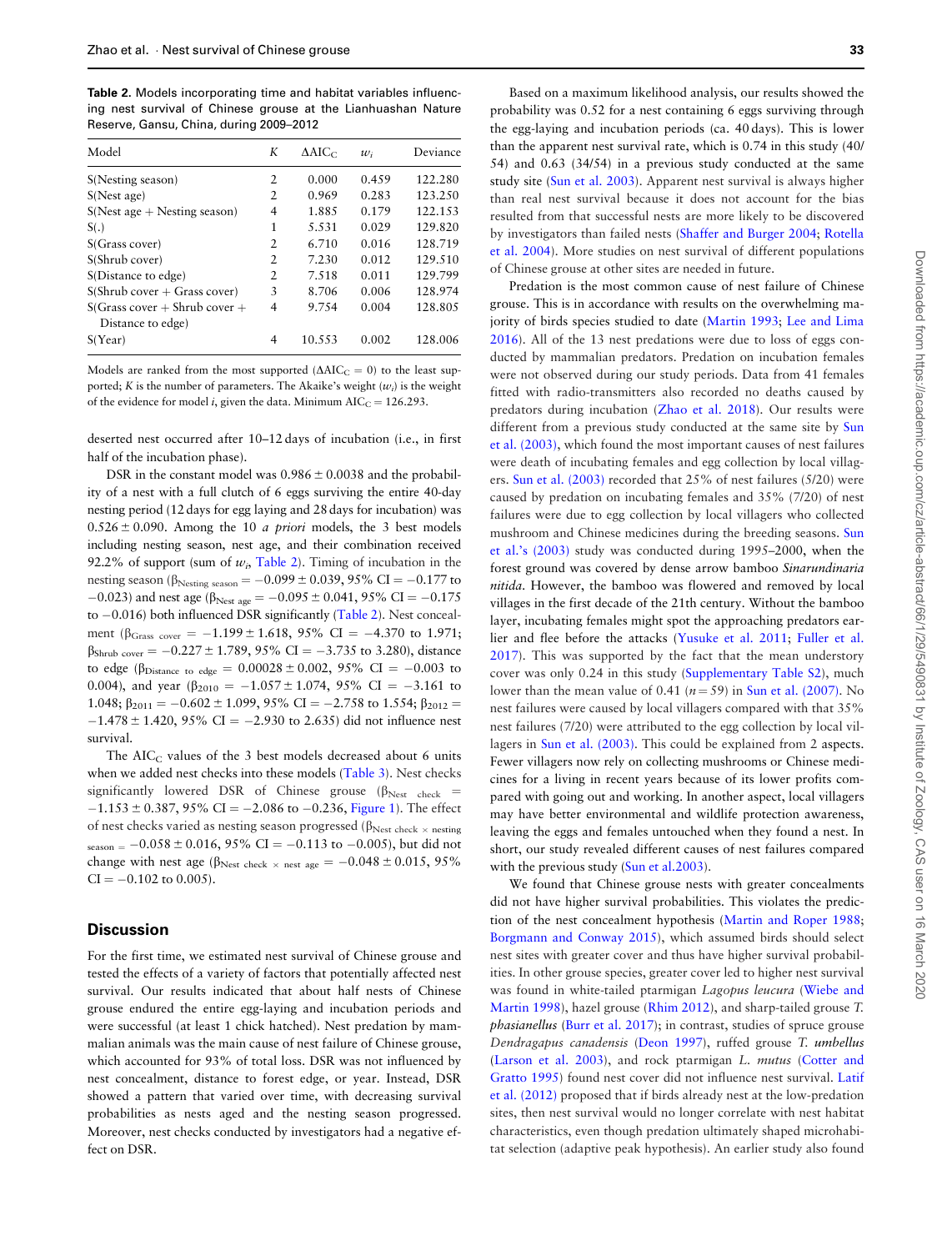| Model                                       | $AIC_C$ | $\Delta AIC_C$ | $w_i$ | Deviance |
|---------------------------------------------|---------|----------------|-------|----------|
| $S(Nest check + Nesting season)$            | 120.091 | 0.000          | 0.434 | 114.066  |
| $S(Nest check + Nest age)$                  | 121.837 | 1.746          | 0.181 | 115.812  |
| $S(Nest check \times Nesting season)$       | 122.091 | 2.001          | 0.160 | 114.050  |
| $S(Nest check + Nesting season + Nest age)$ | 122.106 | 2.016          | 0.159 | 114.065  |
| $S(Nest check \times Nest age)$             | 123.853 | 3.763          | 0.066 | 115.812  |

<span id="page-5-0"></span>Table 3. Results of the best models after incorporating nest checks to describe nest survival of Chinese grouse at the Lianhuashan Nature Reserve, Gansu, China

K is the number of parameters. The Akaike's weight  $(w_i)$  is the weight of the evidence for model i.



Figure 1. Predicted DSR of Chinese grouse nests in relation to nesting season, nest age, and nest checks at Lianhuashan Nature Reserve, Gansu, China, 2009-2012. Black solid line: predicted DSR; Black dashed line: 95% confidence interval of the predicted DSR; Gray solid line: predicted DSR with nest checks, Gray dashed line: 95% confidence interval of the predicted DSR with nest checks. (A) DSR to nesting season; (B) DSR to nest age.

that, despite Chinese grouse selecting nest sites with greater shrub cover than random sites within males' territories [\(Sun et al. 2007\)](#page-8-0), this variable was not different between successful and failed nests. If Chinese grouse's selection of nest microhabitat is in accordance with the "adaptive peak hypothesis," then predators would find a nest by chance and we would not find a positive relationship between nest concealment and nest survival. Another possibility was that nest habitat might be adaptive in some other ways that were not incorporated in our analysis, for example, animals inherently select habitat at multiple spatial scales ([Johnson 1980](#page-7-0); [Stanley et al. 2015](#page-8-0); [Zhao](#page-8-0) [et al. 2017\)](#page-8-0). If larger scale (e.g., landscape) habitat features were more important [\(Stanley et al. 2015\)](#page-8-0), that might have hindered us from finding a relationship between DSR and microhabitat variables.

Contrary to our prediction, DSR decreased as the nesting season progressed and nest age increased, inconsistent with most other studies, which found that DSR increased during incubation [\(Wilson](#page-8-0) [et al. 2007;](#page-8-0) [Smith and Wilson 2010;](#page-8-0) [Brussee et al. 2016\)](#page-7-0). Nevertheless, similar results have been observed in several passerine species, such as lark bunting Calamospiza melanocorys ([Jehle et al.](#page-7-0) [2004](#page-7-0)), clay-colored sparrows Spizella pallida, and vesper sparrows Pooecetes gramineus [\(Grant et al. 2005](#page-7-0)), in which the decreasing DSR was caused by increased off-nest activities of incubating individuals and thus provided cues for predators during the late incubation period. This also occurs in some galliform species, such as greater sage-grouse Centrocercus urophasianus and Columbian sharp-tailed grouse T. p. columbianus, in which it was suggested that nests provided more cues of their presence to predators as they aged ([Rus et al. 2015](#page-8-0)). Incubating female Chinese grouse have been found to increase their off–nest bouts as nest aged (Zhao et al. unpublished data). So we might explain our results based on the

increased activities or cues left by incubating females in the late incubation period. However, young leaves, grasses, and forbs sprouted as nests aged and the nesting season progressed, which might increase the concealment of nests in the late incubation period. [Conover et al. \(2010\)](#page-7-0) and [Coates and Delehanty \(2010\)](#page-7-0) showed that nest habitat characteristics of greater sage-grouse were selected to avoid visual predators, such as avian species, but not olfactory predators, such as mammalian species. Most predations on nests of Chinese grouse were caused by mammalian species after the growth of grass and shrubs increased the nest concealment in the late period of incubation. Thus nest concealment of Chinese grouse may also be selected to avoid avian predators instead of mammalian predators.

Another, not mutually exclusive possibility is that decreased survival through incubation might reflect an additive exposure to risk [\(Grant et al. 2005\)](#page-7-0). The longer a nest is active, the more likely it will lose eggs to predation. Cumulating losses of individual eggs will result in a higher rate of nest loss later in incubation [\(Grant et al. 2005\)](#page-7-0), which was also supported in our study. Although the partial nest predation rate might be underestimated, because we only counted eggs when females were not at the nest during nest checks, we still observed 7 nests (13%) that had endured partial egg loss. More importantly, 6 of the 7 recorded instances of partial predation happened during the second half of the incubation period and females continued to incubation after partial predation occurred. This demonstrated that the occurrence of partial predation might attribute to an additive effect and incubating females were more tolerance to disruptive predator interference in the late incubation period.

Distance to forest edge did not influence nest survival of Chinese grouse. This is inconsistent with our original expectation that a positive relationship between nest survival probabilities and distance to edge should exist. Patterns of increased nest predation resulting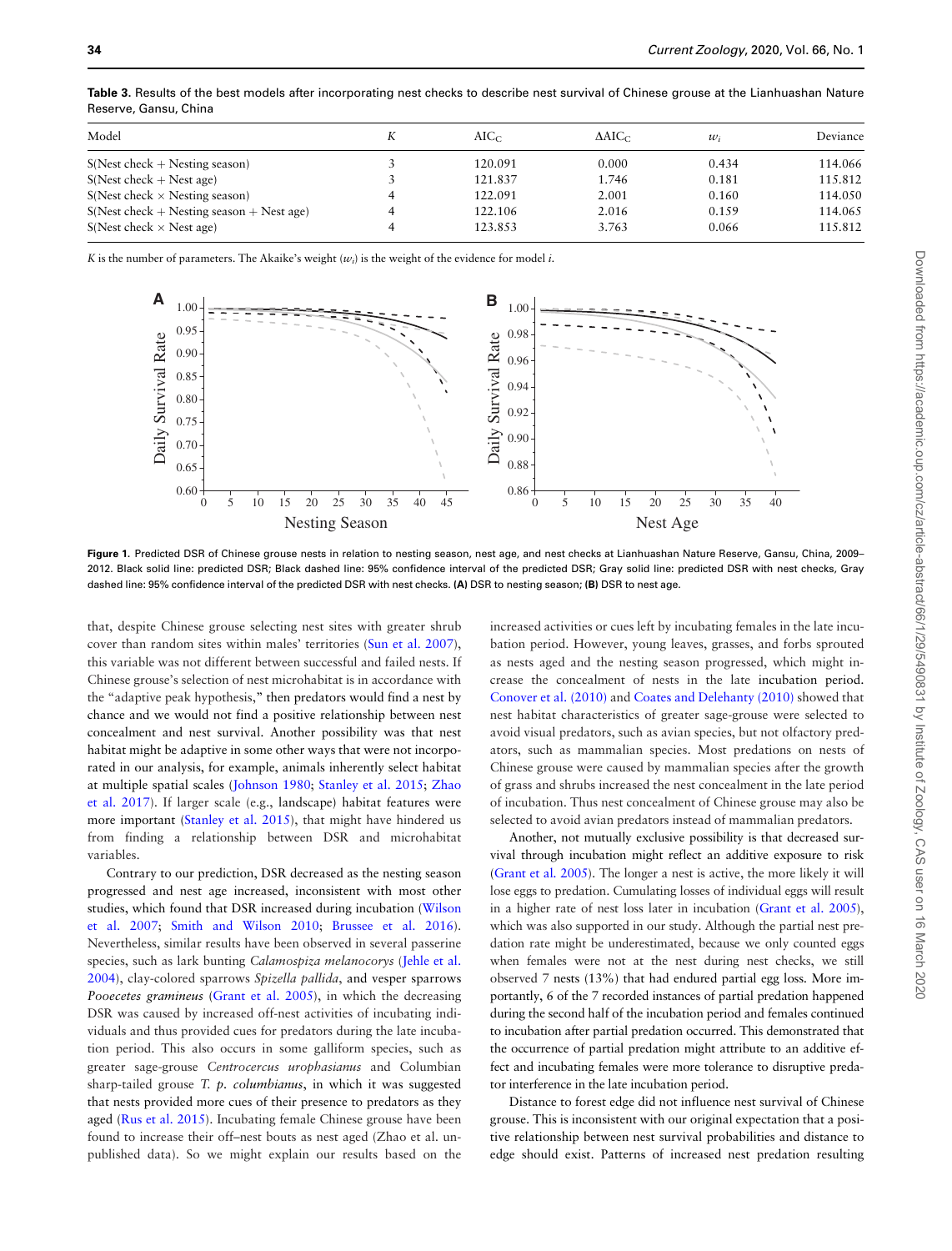<span id="page-6-0"></span>from more abundant nest predators in fragmented habitats than in continuous habitats have been found in many studies ([Storaas and](#page-8-0) [Wegge 1987](#page-8-0); [Marini et al. 1995](#page-7-0)), including black grouse, a similar ground nesting species in conifer forest (Kurki and Lindén 1995). The incongruence results between these studies and ours might result from that most nests found in this study were in the forest interiors  $(315.2 \text{ m} \pm 20.7 \text{ m}$ , [Supplementary Table S2\)](https://academic.oup.com/cz/article-lookup/doi/10.1093/cz/zoz024#supplementary-data). Paton  $(1994)$ reviewed the literature and concluded that the edge effect (reduced nest survival near edges) usually occur within 50 m of an edge and increased depredation rates extend farther than 50 m from an edge are less convincing. Moreover, we could not exclude the possibility that fragmentation indeed decreased nest survival of Chinese grouse at larger spatial scales. A review on fragmentation effects on nest survival conducted by [Stephens et al. \(2003\)](#page-8-0) showed that studies that measured fragmentation at landscape scales were more likely to detect effects of fragmentation on nest success than those measured at patch and edge scales. Given the highly fragmented habitat features at Lianhuashan Nature Reserve [\(Sun et al. 2006](#page-8-0); [Zheng and](#page-8-0) [Wang 1998\)](#page-8-0) and that habitat fragmentation is a main threat to Chinese grouse across its distribution range [\(Sun 2000](#page-8-0)), it is highly desirable to examine the effects of fragmentation on breeding success of Chinese grouse across different spatial scales.

Our study documented a negative influence of nest checks on DSR, due to increased nest predation. Decreased DSR caused by investigator disturbance has also been found in many species, such as Lewis's woodpecker Melanerpes lewis [\(Newlon and Saab 2011\)](#page-7-0), short-tailed shearwaters Puffinus tenuirostris ([Carey 2011](#page-7-0)), and greater sage-grouse ([Gibson et al. 2015\)](#page-7-0). Contradictory results have also been found in some other studies [\(Weidinger 2008\)](#page-8-0), including on the lark sparrow Chondestes grammacus ([Jacobson et al. 2011\)](#page-7-0), rock ptarmigan Lagopusm utus [\(Cotter and Gratto 1995](#page-7-0)), and common blackbird Turdus merula (Ibáñez-Á[lamo and Soler 2010](#page-7-0)). This inconsistency might be due to different predator communities (Ibáñez-Á[lamo et al. 2012\)](#page-7-0), availability of alternative prey (Bêty et al. 2001), nest distribution patterns ([Picman 1988](#page-8-0)), and other species-specific factors. In our study, mammalian predators were the main cause of nest failures, which might have been attracted by investigators and followed their odors to locate nest sites. The negative effect of nest checks was more pronounced as the nesting season progressed [\(Figure 1](#page-5-0)). Researchers should balance their activities between obtaining accurate hatching data and reducing nest predation risk caused by nest checks. For example, monitoring nests using infrared video surveillance might be a surrogate for nest checking, if it does not have a detrimental effect; investigators could also alleviate the potential detrimental effects of nest check by increasing the distance to a nest with the aid of a binocular while checking nests. Moreover, a previous study found that no detrimental effects of catching incubating females on nest survival  $(n = 26,$  [Zhao et al.](#page-8-0) [2018](#page-8-0)). Based on our results, we suggest that catching females on nests may be more detrimental than nest checks because more time has to be spent near nest and investigators have to touch females during the capture process. Therefore, we recommend to catch females before breeding season and catch females on nest by experienced field workers when there is no other choice to reduce disturbance that may potentially affect nest survival.

In summary, our results highlight that the late incubation period is a more vulnerable period than early incubation period for Chinese grouse nests. Moreover, we demonstrated that the current nest check procedure conducted by investigators had negative effects on nest survival, especially during the late period in incubation. Some other research activities, such as egg measurement, which require

direct contact with the nests or eggs, should also have a detrimental effect, especially for nests found in the more vulnerable late incubation period. We recommend that researchers should adjust their activities around nests to balance the need of acquiring accurate data and decreasing nest predation risk. Mammalian predators accounted for most of nest failures. However, we still know little about the community compositions of mammalian predators. Future studies should pay more attention to identifying the mammalian predators' identities, predator abundance, and predators' activity patterns throughout the nesting season to provide more detailed information about what management actions should be taken to increase nest survival. In addition, more studies are still needed to improve our understanding of how factors not accounted for in this study affect nest survival of Chinese grouse, such as more detailed estimation on the effects of fragmentation and habitat variables at larger scales and weather conditions.

### Supplementary Material

[Supplementary material](https://academic.oup.com/cz/article-lookup/doi/10.1093/cz/zoz024#supplementary-data) can be found at https://academic.oup.com/ cz.

# Authors' Contributions

J-M.Z., Y-H.S., and Y.F. conceived the idea and designed the study. J-M.Z. collected the data. J-M.Z., C.Y., Y.Q.L., Y.F., M.S., and Y-H.S. wrote the article, and all authors approved the final version of the article.

#### Acknowledgments

The authors gratefully thank the people in Lianhuashan Nature Reserve for their important help, and Li Y.H., Cheng W.D., Jiang Y.X., Li J.L., and Hong Yang for their help in field work. The authors appreciate Prof. Jon E. Swenson for his valuable comments and help with English.

## Funding

This research is financially supported by the National Natural Science Foundation of China (Project 31520103903, 31172099).

### References

- Akaike H, 1973. Information theory and an extension of the maximum likelihood principle. Paper Presented at Second International Symposium on Information Theory. Budapest, Hungary: Akademiai Kiado.
- Anteau MJ, Shaffer TL, Sherfy MH, Sovada MA, Stucker JH et al., 2012. Nest survival of piping plovers at a dynamic reservoir indicates an ecological trap for a threatened population. Oecologia 170:1167–1179.
- Armstrong T, 1996. Effects of research activities on nest predation in arctic-nesting geese. J Wildlife Manage 60:265–269.
- Arnold TW, 2010. Uninformative parameters and model selection using Akaike's information criterion. J Wildlife Manage 74:1175–1178.
- Beaulieu M, Thierry A-M, Handrich Y, Massemin S, Le Maho Y et al., 2010. Adverse effects of instrumentation in incubating Adélie penguins Pygoscelis adeliae. Polar Biol 33:485–492.
- Bêty J, Gauthier G, Giroux JF, Korpimäki E, 2001. Are goose nesting success and lemming cycles linked? Interplay between nest density and predators. Oikos 93:388–400.
- BirdLife International, 2017. Bonasa sewerzowi. The IUCN Red List of Threatened Species. Version 2016. [Downloaded on 17 May 2019]. Available from:<https://www.iucnredlist.org/species/22679497/119421341>.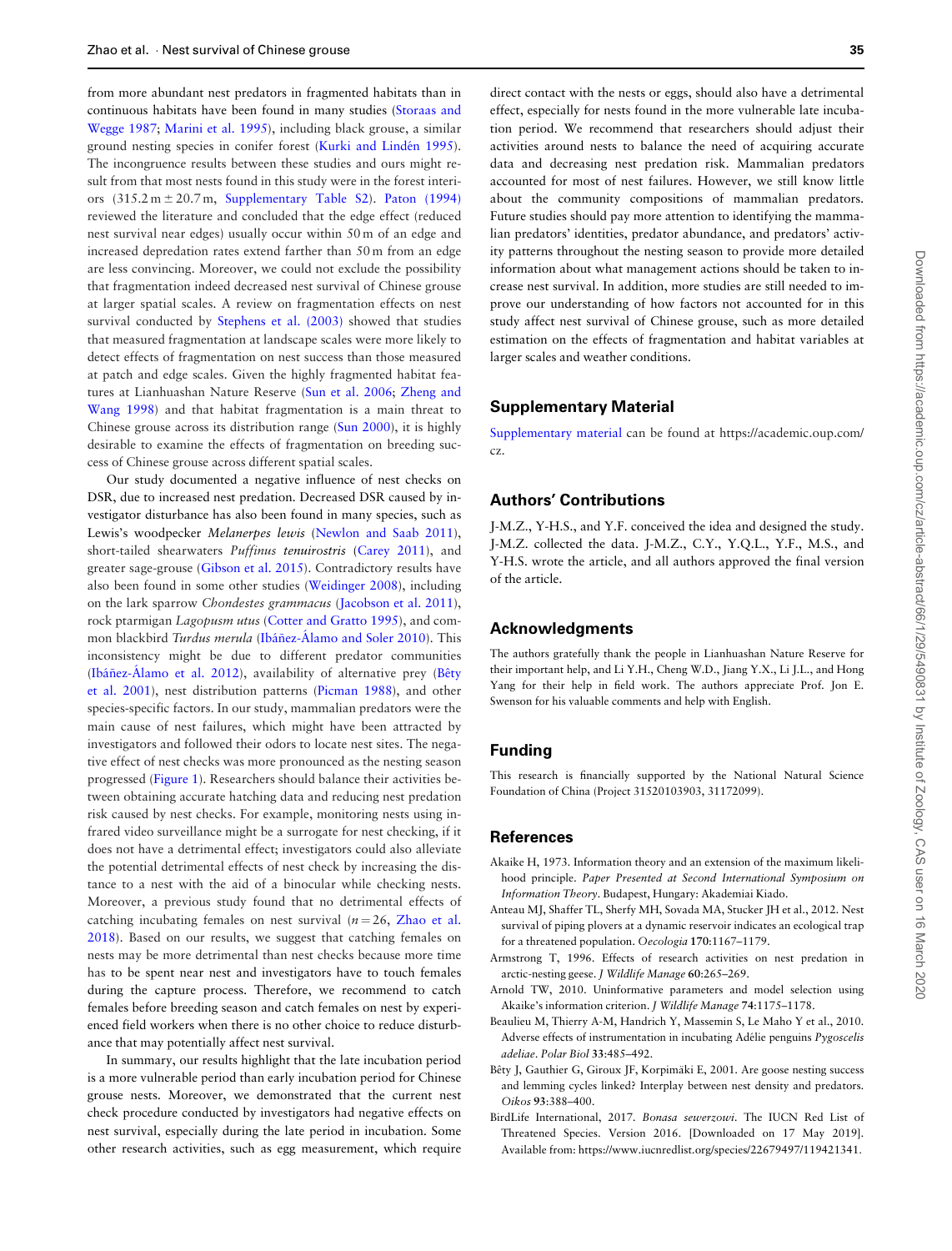<span id="page-7-0"></span>Blackmer AL, Ackerman JT, Nevitt GA, 2004. Effects of investigator disturbance on hatching success and nest-site fidelity in a long-lived seabird, leach's storm-petrel. Biol Conserv 116:141–148.

- Borgmann KL, Conway CJ, 2015. The nest-concealment hypothesis: new insights from a comparative analysis. Wilson J Ornithol 127:646–660.
- Brussee BE, Coates PS, Hothem RL, Howe KB, Casazza ML et al., 2016. Nest survival is influenced by parental behaviour and heterospecifics in a mixed-species colony. Ibis 158:315–326.
- Burger AE, Masselink MM, Tillmanns AR, Szabo R, Farnholtz M et al., 2004. Effects of habitat fragmentation and forest edges on predators of marbled murrelets and other forest birds on southwest Vancouver Island. Paper presented at Species at Risk 2004 Pathways to Recovery Conference. March 2–6, 2004. Victoria, BC.
- Burnham KP, Anderson DR, 2002. Model Selection and Multimodel Inference: A Practical Information-Theoretic Approach. Berlin: Springer Verlag.
- Burr PC, Robinson AC, Larsen RT, Newman RA, Ellis-Felege SN, 2017. Sharp-tailed grouse nest survival and nest predator habitat use in North Dakota's Bakken oil field. PLoS ONE 12:e0170177.
- Canfield R, 1941. Application of the line interception method in sampling range vegetation. J Forest 39:388–394.
- Carey MJ, 2011. Investigator disturbance reduces reproductive success in short-tailed shearwaters Puffinus tenuirostris. Ibis 153:63–372.
- Chalfoun AD, Thompson FR, Ratnaswamy MJ, 2002. Nest predators and fragmentation: a review and meta-analysis. Conserv Biol 16:306–318.
- Coates PS, Delehanty DJ, 2010. Nest predation of greater sage–grouse in relation to microhabitat factors and predators. J Wildlife Manage 74:240–248.
- Conover MR, Borgo JS, Dritz RE, Dinkins JB, Dahlgren DK, 2010. Greater sage-grouse select nest sites to avoid visual predators but not olfactory predators. Condor 112:331–336.
- Cotter RC, Gratto CJ, 1995. Effects of nest and brood visits and radio transmitters on rock ptarmigan. J Wildlife Manage 59:93–98.
- Daubenmire R, 1959. A canopy-coverage method of vegetational analysis. Northwest Sci 33:43–64.
- Davis SK, 2005. Nest-site selection patterns and the influence of vegetation on nest survival of mixed-grass prairie passerines. Condor 107:605–616.
- Deon RG, 1997. Vegetative concealment, proximity to trails and predator activity as relative factors affecting nest success and egg loss in spruce grouse Dendragapus canadensis. Can Field-Nat 111:399–402.
- Dinsmore SJ, White GC, Knopf FL, 2002. Advanced techniques for modeling avian nest survival. Ecology 83:3476–3488.
- Fox J, Monette G, 1992. Generalized collinearity diagnostics. Publ Am Stat Assoc 87:178–183.
- Fuller AK, Spohr SM, Harrison DJ, Servello FA, 2017. Nest survival of wild turkeys Meleagris gallopavo silvestris in a mixed-use landscape: influences at nest-site and patch scales. Wildlife Biol 19:138–146.
- Götmark F, 1992. The effects of investigator disturbance on nesting birds. Curr Ornithol 9:63–104.
- Gibson D, Blomberg EJ, Atamian MT, Sedinger JS, 2015. Observer effects strongly influence estimates of daily nest survival probability but do not substantially increase rates of nest failure in greater sage-grouse. Auk 132: 397–407.
- Gilg O, Sittler B, Sabard B, Hurstel A, Sané R et al., 2006. Functional and numerical responses of four lemming predators in high arctic Greenland. Oikos 113:193–216.
- Grant TA, Shaffer TL, Madden EM, Pietz PJ, Johnson D, 2005. Time-specific variation in passerine nest survival: new insights into old questions. Auk 122:661–672.
- Grier JW, 1969. Bald eagle behavior and productivity responses to climbing to nests. J Wildlife Manage 33:961–966.
- Hoyt DF, 1979. Practical methods of estimating volume and fresh weight of bird eggs. Auk 96:73–77.
- Ibáñez-Álamo JD, Sanllorente O, Soler M, 2012. The impact of researcher disturbance on nest predation rates: a meta-analysis. Ibis 154:5–14.
- Ibáñez-Álamo JD, Soler M, 2010. Investigator activities reduce nest predation in blackbirds Turdus merula. J Avian Biol 41:208–212.
- Jacobson MD, Tsakiris ET, Long AM, Jensen WE, 2011. No evidence for observer effects on lark sparrow nest survival. J Field Ornithol 82:184-192.
- Jehle G, Amy YA, Savidge JA, Skagen SK, 2004. Nest survival estimation: a review of alternatives to the Mayfield estimator. Condor 106:472–484.
- Johnson D, 1980. The comparison of usage and availability measurements for evaluating resource preference. Ecology 61:65–71.
- Johnson J, Omland K, 2004. Model selection in ecology and evolution. Trends Ecol Evol 19:101–108.
- Klaus S, Selsam P, Sun Y, Fang Y, 2001. Analyse von satellitenbildern zum schutz bedrohter arten - Fallbeispiel chinahaselhuhn Bonasa sewerzowi. Natur Und Landschaft 33:281–285.
- Kolada E, Casazza M, Sedinger J, 2009. Ecological factors influencing nest survival of greater sage-grouse in mono county, California. J Wildlife Manage 73:1341–1347.
- Kurki S, Helle P, Lindén H, Nikula A, 1997. Breeding success of black grouse and capercaillie in relation to mammalian predator densities on two spatial scales. Oikos 79:301–310.
- Kurki S, Lindén H, 1995. Forest fragmentation due to agriculture affects the reproductive success of the ground-nesting black grouse Tetrao tetrix. Ecography 18:109–113.
- Larivière S, 1999. Reasons why predators cannot be inferred from nest remains. Condor 101:718–721.
- Larson MA, Clark ME, Winterstein SR, 2003. Survival and habitat of ruffed grouse nests in northern Michigan. Wilson Bull 115:140–147.
- Latif QS, Heath SK, Rotenberry JT, 2012. How avian nest site selection responds to predation risk: testing an 'adaptive peak hypothesis'. J Anim Ecol 81:127–138.
- Lee JK, Lima SL, 2016. Nest building under the risk of predation: safe nests are not always the best option. J Avian Biol 47:768–778.
- Linz GM, Sawin RS, Lutman MW, 2008. The influence of breeding experience on nest success in red-winged blackbird. West N Am Naturalist 74:123–129.
- Lou Y, Shi M, Fang Y, Swenson JE, Nan L et al., 2017. Male vigilance and presence are important for foraging by female Chinese grouse in the pre-incubation period. Wildlife Biology 1:wlb.00257.
- Lu N, Sun YH, 2011. Population viability analysis and conservation of Chinese grouse Bonasa sewerzowi in Lianhuashan Nature Reserve, north-west china. Bird Conserv Int 21:49–58.
- Manzer DL, Hannon SJ, 2005. Relating grouse nest success and corvid density to habitat: a multi-scale approach. J Wildlife Manage 69:110–123.
- Marini MA, Robinson SK, Heske EJ, 1995. Edge effects on nest predation in the Shawnee National Forest, southern Illinois. Biol Conserv 74:203–213.
- Martin TE, 1993. Nest predation among vegetation layers and habitat types: revising the dogmas. Am Nat 141:897–913.
- Martin TE, 2002. A new view of avian life-history evolution tested on an incubation paradox. P Roy Soc. B-Biol Sci 269:309–316.
- Martin TE, Roper J, 1988. Nest predation and nest-site selection of a western population of the hermit thrush. Condor 90:51–57.
- Martin TE, Scott J, Menge C, 2000. Nest predation increases with parental activity: separating nest site and parental activity effects. P Roy Soc B-Biol Sci 267:2287–2293.
- Mayfield H, 1961. Nesting success calculated from exposure. Wilson Bull 73: 255–261.
- Mayfield H, 1975. Suggestions for calculating nest success. Wilson Bull 87: 456–466.
- Moynahan BJ, Lindberg MS, Rotella JJ, Thomas JW, 2007. Factors affecting nest survival of greater sage-grouse in Northcentral Montana. J Wildlife Manage 71:1773–1783.
- Newlon KR, Saab VA, 2011. Nest-site selection and nest survival of Lewis's woodpecker in aspen riparian woodlands. Condor 113:183–193.
- Nicolas T, Marc D, Jean-Paul J, Marc P, Pierre D, 2010. Multivariate analysis of a fine-scale breeding bird atlas using a geographical information system and partial canonical correspondence analysis: environmental and spatial effects. J Biogeogr 31:1841–1856.
- Niemuth ND, Boyce MS, 1995. Spatial and temporal patterns of predation of simulated sage grouse nests at high and low nest densities: an experimental study. Can J Zool 73:819–825.
- O'Grady DR, Hill DP, Barclay RM, 1996. Nest visitation by humans does not increase predation on chestnut-collared longspur eggs and young. J Field Ornithol 67:275–280.